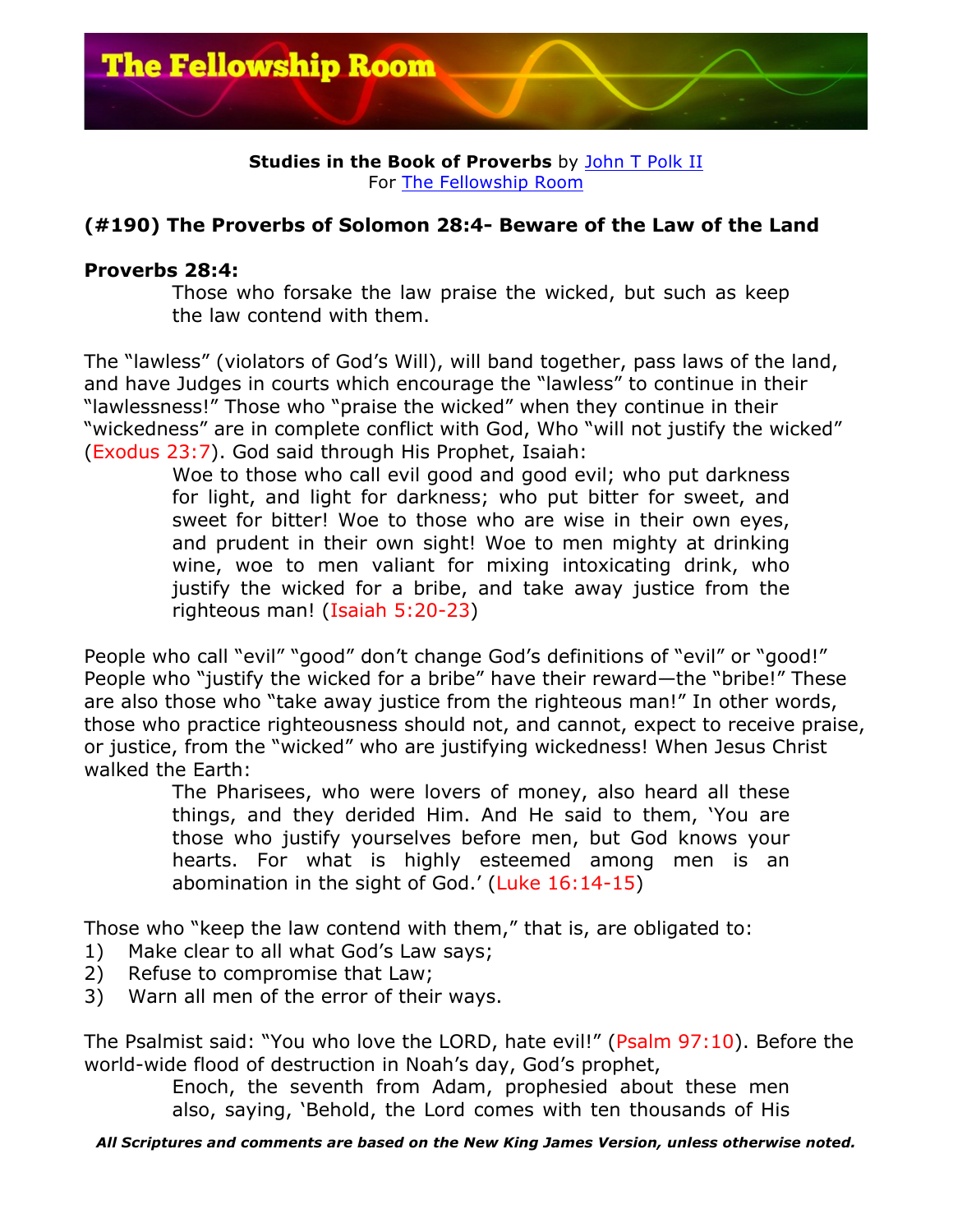

## **Studies in the Book of Proverbs** by John T Polk II For The Fellowship Room

saints, to execute judgment on all, to convict all who are ungodly among them of all their ungodly deeds which they have committed in an ungodly way, and of all the harsh things which ungodly sinners have spoken against Him.' (Jude 14-15).

When Lot lived among sexual perverts in Sodom, he was…

"Oppressed by the filthy conduct of the wicked (for that righteous man, dwelling among them, tormented his righteous soul from day to day by seeing and hearing their lawless deeds). (2 Peter 2:7-8; Jude 7; Genesis 19:1-29)

Christians must…

Have no fellowship with the unfruitful works of darkness, but rather expose them. For it is shameful even to speak of those things which are done by them in secret. But all things that are exposed are made manifest by the light, for whatever makes manifest is light. (Ephesians 5:11-13)

Christians cannot, must not:

- 1) Just "get along" with those who disregard God's Bible;
- 2) Compromise their own righteousness so that the lawless people won't notice them;
- 3) Seek the accolades or approval of the lawless wicked!

Jesus taught His Apostles:

"Whatever I tell you in the dark, speak in the light; and what you hear in the ear, preach on the housetops. And do not fear those who kill the body but cannot kill the soul. But rather fear Him who is able to destroy both soul and body in hell." (Matthew 10:27-28)

And the Apostles taught Christians, without fear:

Since we have the same spirit of faith, according to what is written, 'I believed and therefore I spoke,' we also believe and therefore speak. (2 Corinthians 4:13)

Most of the brethren in the Lord, having become confident by my chains, are much more bold to speak the word without fear. (Philippians 1:14)

There never has been a better time for Christians speak, or forever hold their peace!

*All Scriptures and comments are based on the New King James Version, unless otherwise noted.* **~~~~~~~~~~~~~~~~~~~~~~~~~~~~~~~~~~~~~~~~~~~~~~~~**